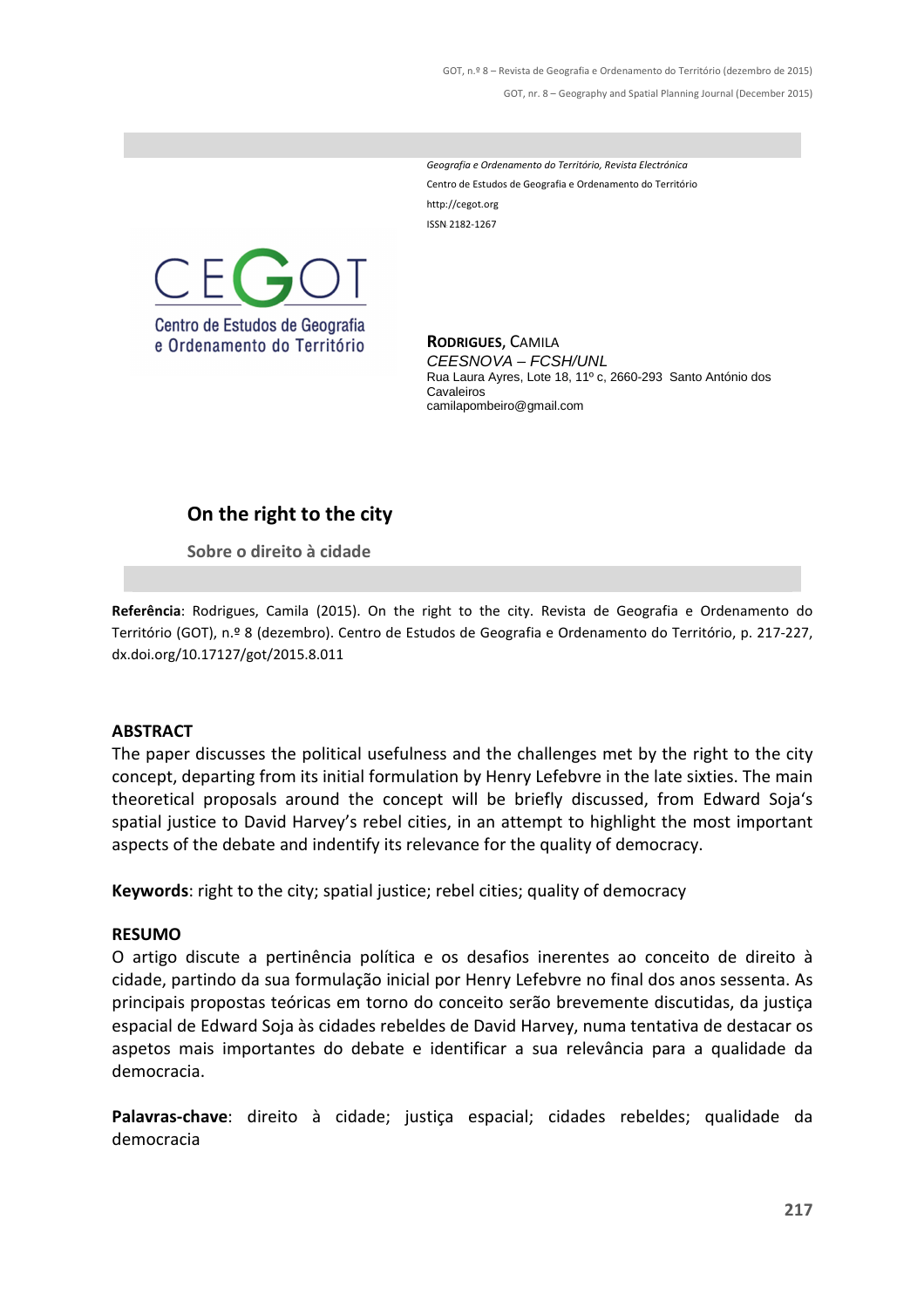### **1. Lefebvre**

In the heat of the late 60ties, Lefebvre (2012) departed from the effects of industrialization on urban society to present the concept of the right to the city, hence initiating a lasting theoretical discussion that maintains its vitality. Industrialization is understood as a disrupting process that requires the breach of the pre-existing urban system, thus producing a clash between the urban and the industrial realities. The crisis of the city emerges from the reconfiguration of the urban system around the demands of the industrialization process, which in an initial moment triggers the «explosion» of the traditional city. Subsequently, the urban society develops on the ruins of the ancient city that is no longer the passive receptacle of industrialization. Those who detain information, culture and power retain the capacity of deciding on the urbanization process trough the exploitation of labour entailed in the industrial production.

Throughout the nineteenth century an urban democracy could have risen, but since it threatened the privileges of the new ruling class, it was prevented from being born by the expulsion of the proletariat from the city centre and from the city itself. The working class suffers the segregating consequences of the explosion of ancient urban morphologies. The old proletarian misery is attenuated and tends to disappear in the large industrial countries but a new poverty emerges, a misery of the habitat that affects all those expelled from the centres to the outskirts and thus become deprived of the city. In these difficult conditions arise the rights that define civilization, the right to work, education, health, housing. Among these entitlements is the right to the city, understood as the right to a urban life translated in the full use of times and locations. For the working class this right has a particular value but it also represents the general interests of civilization and the particular interests of all social strata of people for whom integration and participation matter.

The urban reform envisioned by Lefebvre has a revolutionary range since it gives way to a strategy which opposes the strategy of the currently ruling class. It entails a revolutionary transformation of society necessarily planned by the working class and its political representatives that will result in socialism. The proletariat is the one who can destroy the ideology of consumption and produce a distinctive new liberal humanism, the humanism of

**218**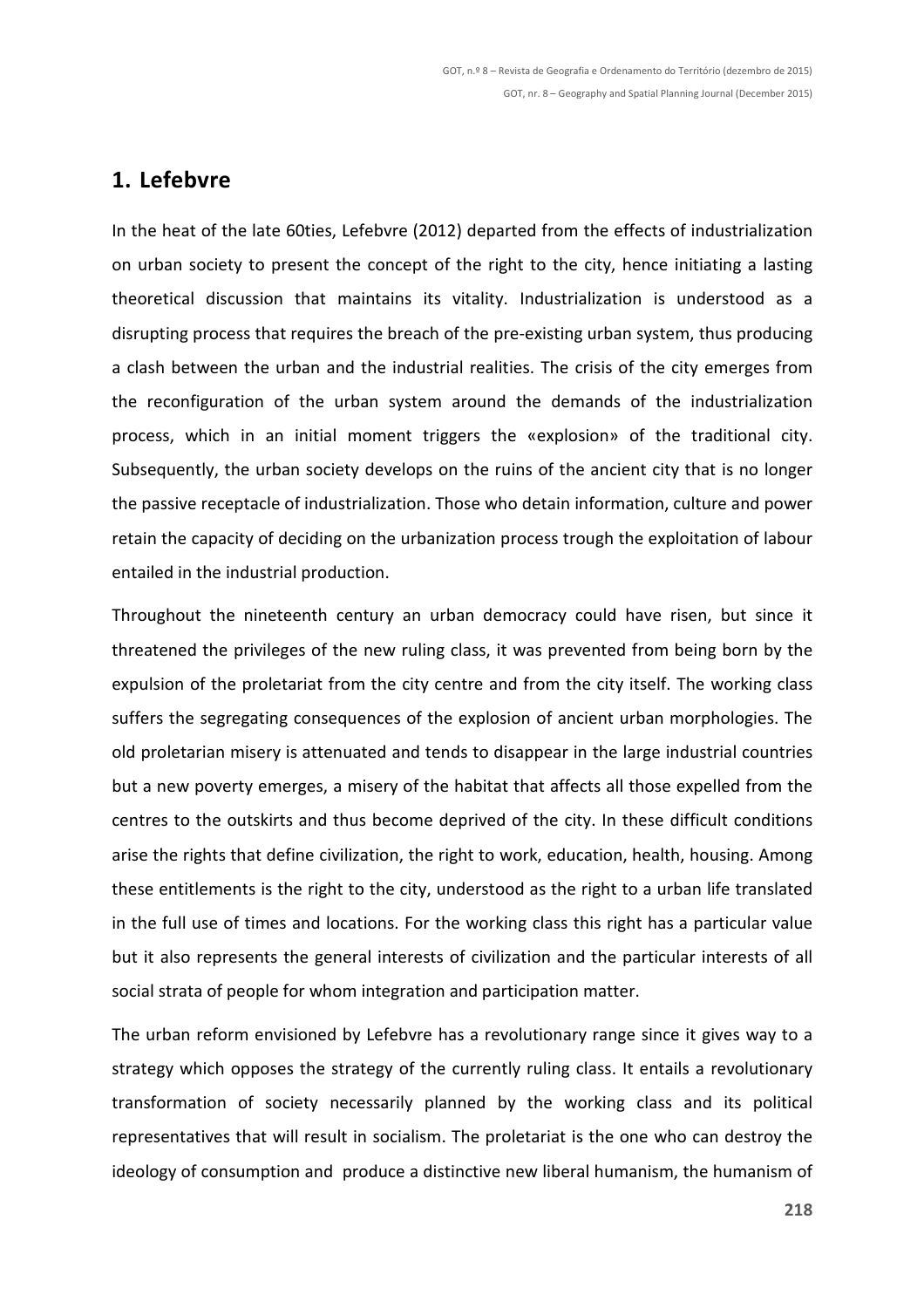the urban man whose implementation will require three types of revolution: economic (reorientation of urban planning for social needs); political (democratic control of the state and self-management) and cultural. As Marcuse (2014) points out, Lefebvre makes a moral claim for social justice sustained in the highest human values. The metaphoric city represents a new way of life for the urban society in general and its realization demands for a deep reconfiguration of the power structures behind urbanization.

## **2. Travelling with the concept**

Beyond its metaphoric understanding, the right to the city is a broad concept that requires further clarification on which rights it entails and who will benefit from them. It can be regarded as an exclusive right for the most dispossessed – the homeless, ethnic minorities, people in a situation of poverty - thus entailing a positive discrimination dimension aimed at contradicting the inequalities produced by the capitalist system; or it can be understood as an inclusive right ascribed to all those who live in the city and desire to accede its resources and opportunities to satisfy their needs and aspirations. But a right to what, specifically? A right to housing, to transportation, to resources, to common goods, to define the way the urban space is organized, or all those combined? And what if these various rights - and all those who believe themselves entitled to them - conflict with each other? Who and what takes precedence?

The multidimensionality of the concept entails a conflicting dimension that complexifies it and as such it can hardly be regarded as a single uniform entity that is there to be enjoyed equally by all. Attoh (2011) argues that second generation socio-economic rights that pertain to the right to the city are potentially incompatible to the extent that their promotion implies costs that demand for the sacrifice of some for the others. Besides, while an individual or a group acquire the right to occupy, design or define the public space, others are denied that same right as long as their goals and interests are not compatible, which often happens in a complex urban society, where different cultures, religions and races coexist in anonymity and rapidly interact with each other. A society that extends more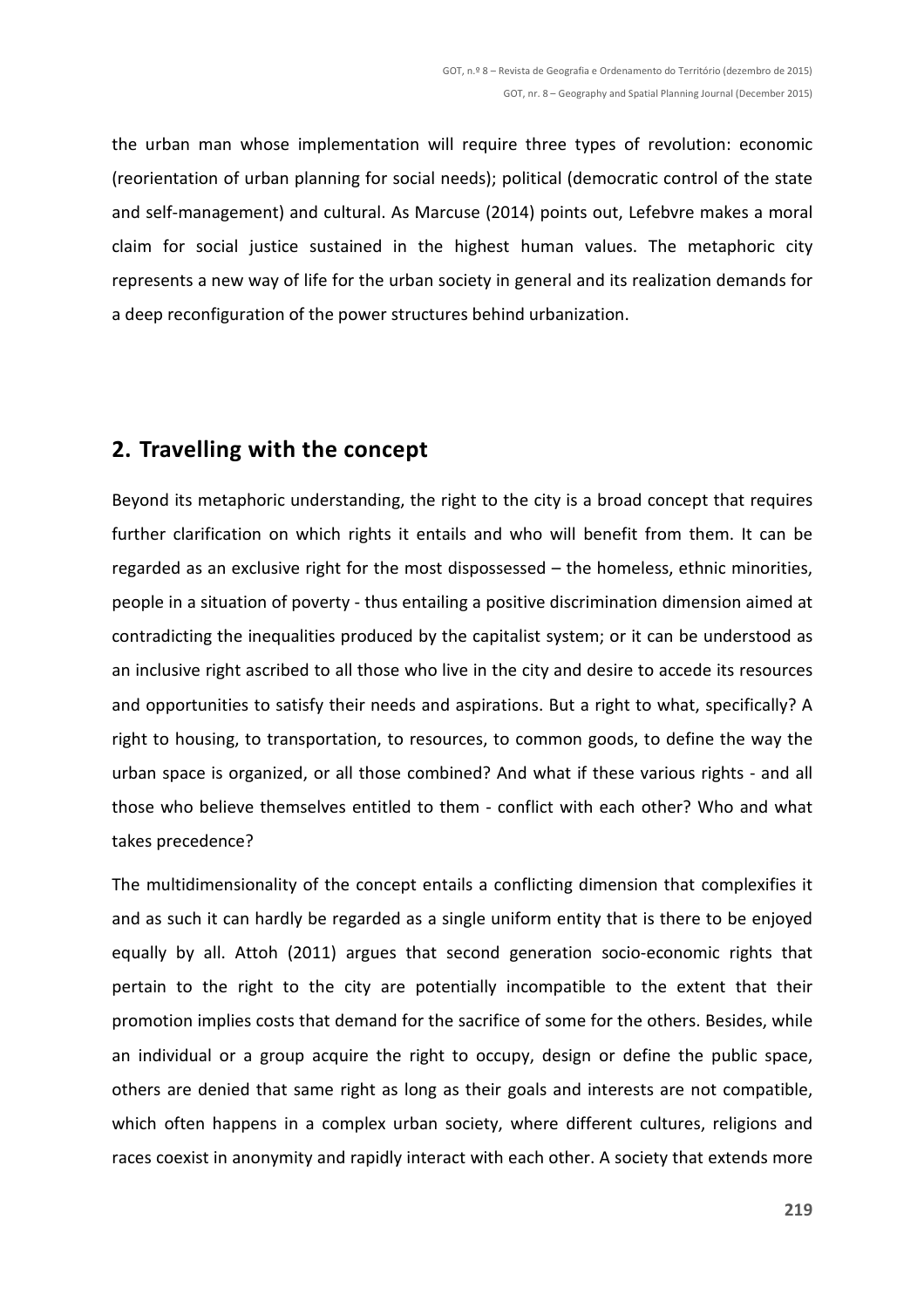and more into the countryside, as the metropolis extends and embraces new territories, fading the boundaries that once limited it. On the other hand, if individuals or groups have the right to enjoy their way of life autonomously, without state interference, others may feel disregarded or offended. A good example of this is the way the city deals with its Roma inhabitants, which maintain specificities that are often seen as inadequate by the general population, leading to the classical conflict minority *versus* majority.

To determine which rights to the city should be granted to whom it is necessary to situate that same city in its democratic context and so obtain the necessary background in terms of intended goals. If the quality of the democratic system is at stake, then the right to the city must be conceived in order to enhance it as much as possible. However, the matter of the quality of democracy is a complex one and it can be understood and measured differently. For instance, it may depend on its contribution to individual freedom, regarded in terms of autonomy achieved through resources, institutions, deliberating arenas and reason (Ringen, 2011), or it can be related with institutional characteristics like consensus democracy (Lijphart, 2011).

Taking on Dahl's (1973) definition, democracy is a political system characterized by the quality of being completely or almost completely responsive to all its citizens. At the city level, it would involve civic control over urban planning policies, which implies its orientation towards the public interest in opposition to its orientation towards the interests of particular groups. But then again, the capitalist society produces inequalities and those who have more economical resources have a wider range of choice on where and how they want to live. Land, equipments and services are there to be bought by those who can afford them and the less well-off inhabitants have to settle for less. It is also possible that networks of influence with local and national authorities may privilege the interests of some individuals and groups over the others, thus disturbing the so desired urban civic control.

Considering the facts, the right to the city can be viewed as a way to correct the inequalities of the capitalist system. This means that it must be enjoyed differently by diverse individuals and groups: to contradict the dominance of some, it must favour the others. In a more radical perspective, like Lefebvre suggests, it should entail an alteration of the political system itself, away from capitalism and into socialism. Only then inequalities would be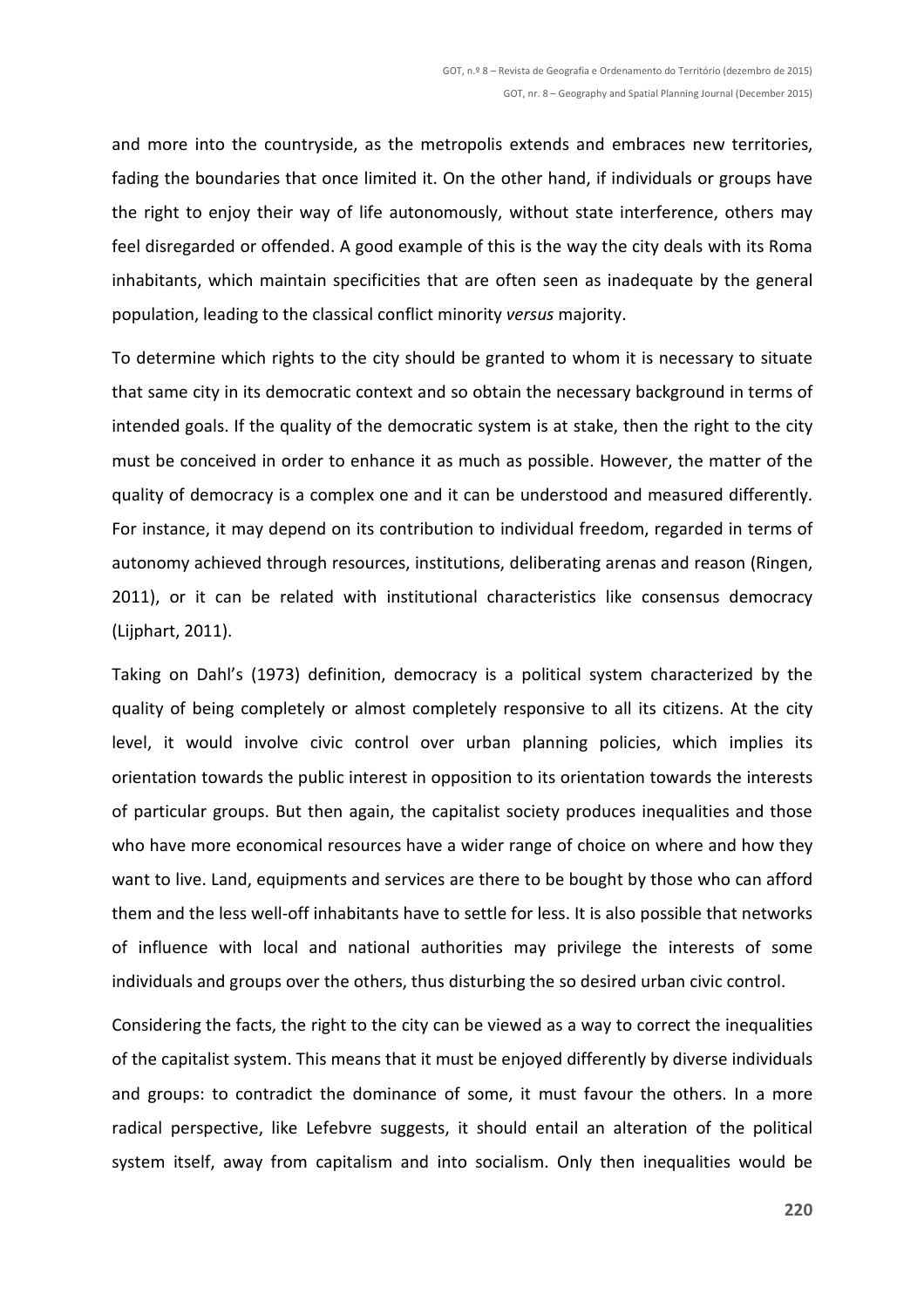corrected at their origin. The right to the city can thus be viewed as a stepping stone into socialism, or a palliative for capitalism.

# **3. Spatial Justice**

Whatever the approach to the right to the city – revolutionary or reformist – to situate it in the democratic context implies some notion of social justice, insofar as it constitutes a dimension of the quality of democracy that can be furthered through a spatial approach, thus leading to the much debated concept of spatial justice. As we have seen, the right to the city may discriminate positively its most dispossessed and disadvantaged inhabitants, so that the city becomes more responsive to all its inhabitants: it can correct inequalities and as such promote social justice. Soja (2009) regards spatial justice as more than just a category included in the wider concept of social justice, it is a central concept in itself since it emphasizes the impact of the geographical dimension in the production and reproduction of (in)justice. Spatial discrimination is generated by the biases imposed on certain populations due to their geographical location and it is critical in the production of spatial injustice by the creation of long lasting spatial structures of privilege.

In this perspective, the political organization of the space in a capitalist society often leads to an unequal and discriminatory distribution of the results of urbanization that can be contradicted by a fair and balanced distribution in space of socially valued resources and the opportunity to use them. There is a dialectic relation between the spatial and social dimensions that reciprocally influence each other: if the space is socially produced then it can be socially modified. The space is conceived as an active force that influences the human existence at various levels - economical, artistic, environmental, social. To adopt a spatial approach to justice enlarges the theoretical understanding of the causal factors that determine it. To combine the terms spatial and justice opens a new range of possibilities for political and social action, as well as social theorizing and empirical analysis, that would not be so incentivized if the two terms were not used together.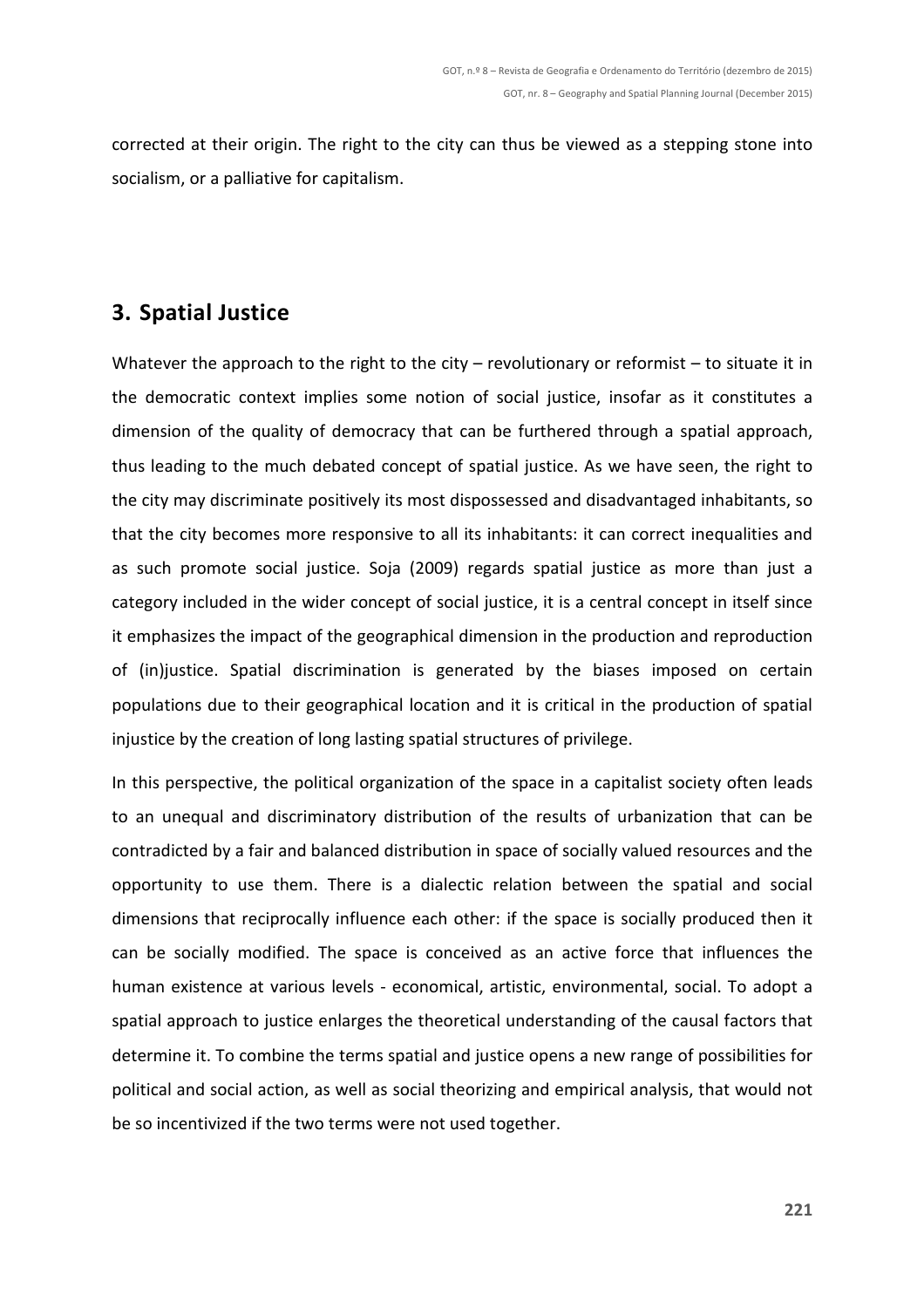For Marcuse (2014) the right to the city is regarded as a common cause that mobilizes alienated social groups in the rejection of profit for other forms of solidarity and as such it should aim for the deprived, exploited, impoverished, discontent. The spatial dimension emerges as just one of many causes that contribute to worsen the city's problems, whose origins are structural and lie in wider societal arenas. The spatial question is therefore essentially derivative and must be integrated in a wider social context, but on the other hand social injustices also have a spatial dimension. Spatial injustice is essentially due to the involuntary confinement of alienated groups and to an unequal distribution in space of resources. Its correction depends on the alteration of historically situated social, political and economical conditions, since spatial remedies are necessary but not enough to contradict injustice in the city.

### **4. The rebel way**

In a neomarxist perspective, Harvey (2012) views capitalism as a feral monopolistic, predatory and standardizing system that must be challenged in the city, taken in a broad sense, which bursts with social inequalities but also with revolutionary potential. The traditional proletariat is obsolete in contemporary occidental society and the rallying cry of the disposed emerges in new and dynamic urban social groups, such as the occupy movement in New York, strongly repressed by the capitalist forces who fully understand the threat it represents.

These heterogeneous groups are not concentrated in factories and their dispersive nature places organizational challenges to the traditional left, that must overcome its reluctance in accepting a new reality and consequently merge the new social movements with classist work based organizations. Left wing parties and syndicates must join efforts with locally based transversal forces that gather different groups from several sectors in a common struggle, thus constituting a new political force in the city, a city-wide anti-capitalist movement capable of organizing production, distribution and consumption for the benefit of all the people, instead of privileging just a few. Such a coalition would demand for a joint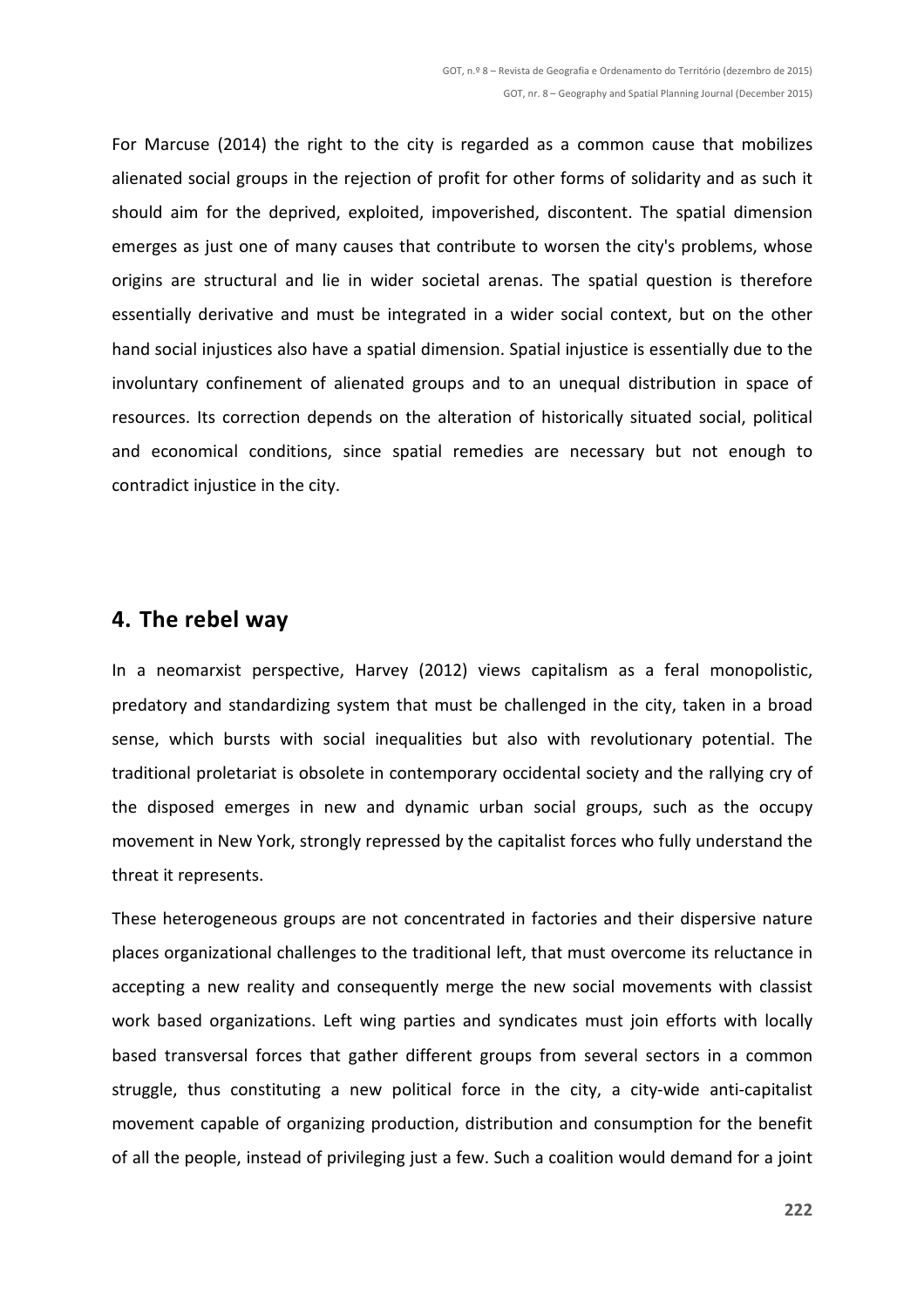effort from the forces of culture and political radical tradition, which must mobilize citizens beyond class interests.

For several realities there are various possible strategies and it is possible for the capitalist structure to be challenged from within without a revolutionary transition. However, it is demanding for alternative organizations, such as associations and cooperatives, to maintain their integrity in a competitive capitalist system that entails exploitation practices. On the other hand, to create an isolated socialist city in a capitalist environment would certainly generate intense repression. As an alternative, some cities, such as Porto Alegre, have managed to implement transforming democratizing measures, as the participative budget, that can contribute to deepen urban democracy without generating much opposition and can be exported to other contexts.

Nevertheless, according to Harvey, the consolidation of urban rebellions demands for intervention at a higher level of global coordination, the level of the system that embeds all states. Otherwise, state level reformism will simply reconstitute neoliberalism. Urban networks are crucial in such a movement, networks that are democratic, egalitarian and solidarious in their struggle against class dominated capitalism. In his view, the starting point for the revolutionary process resides then in the reinvention and reorganization of cities for anti-capitalist struggle, which implies alternative forms of urbanization, that remains a mean for the absorption of capital and labour surpluses in a highly speculative capitalist environment.

### **5. Use or abuse**

As we have seen, the concept of the right to the city emerges as a response to injustices perceived in the capitalist system. In a highly competitive and individualist environment dominated by private property entitlements and free markets, the classic conflict liberty *versus* equality is prompted by phenomena of exploitation and dispossession. An unequal distribution in space of valued resources and the opportunity to use them deepens as disparities in income increase and networks of privilege pull their strings in the backgrounds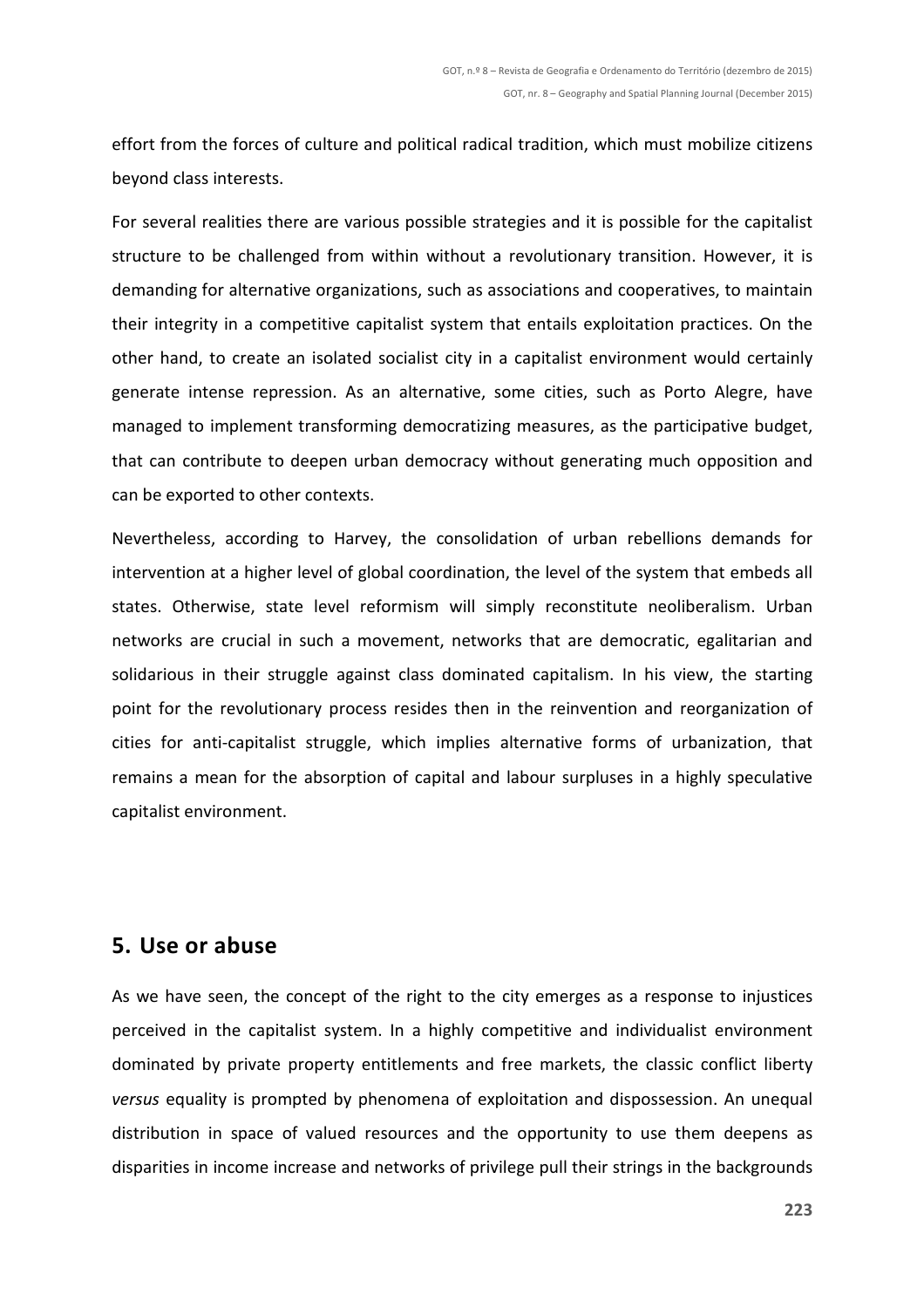of urbanization processes. The access to housing, equipments and infrastructures is conditioned by one's capacity to acquire them in the market, for they are scarce goods that are not available to everyone. The neoliberal ideal of the self made deserving man that conquers his rights by his own personal effort imposes itself more and more in contemporary democracies. Using austerity as an argument, it justifies the withdrawal of compensation mechanisms, such as the ones entailed in a redistributive social state, thus reinforcing inequalities.

Alternatives are presented under the right to the city conceptualization, some revolutionary, others reformist, but they all have in common the concern with a decline in democratic quality that results from the decrease of civic control over urbanization processes. Harvey's radical cry for revolutionary action generates controversy given its strong connection to a Marxist theoretical approach that may be regarded as obsolete. Such is the understanding of Souza (2010), which criticizes Harvey for his attachment to what he regards as a reductionist, centralistic and prejudiced Marxism that undermines his understanding of the complexity of contemporary social movements, which are wrongfully accused of being so involved in local action that they fail to see the big picture. From a left libertarian point of view, Sousa deplores Harvey's attachment to hierarchies and refuses any pretention to a socialist state. Instead, he proposes free association and horizontal networks as strategies against oppression by class exploitation, but also by a centralized, hierarchical state. In this perspective, institutional struggle is just a supplement for a broader direct action that demands for a pragmatic relation with the state, therefore preventing appropriation and sectarianism.

As Lefebvre recognized, the political utility of the right to the city concept depends on its usefulness as a tool that assists us in experimenting with reality. Whatever the perspective – revolutionary or reformist; vertical or horizontal - the right to the city, both in its theoretical assumption and as a rallying cry for urban social movements, is challenged by the risk of trivialization of Lefebvre's initial concept. Once it is appropriated by a large spectrum of actors, from local to national authorities, from NGOs to social movements, it may become detached from its original meaning, a common phenomenon that affects man concepts, including the one of democracy. Another concern resides in the particularism of the actors

**224**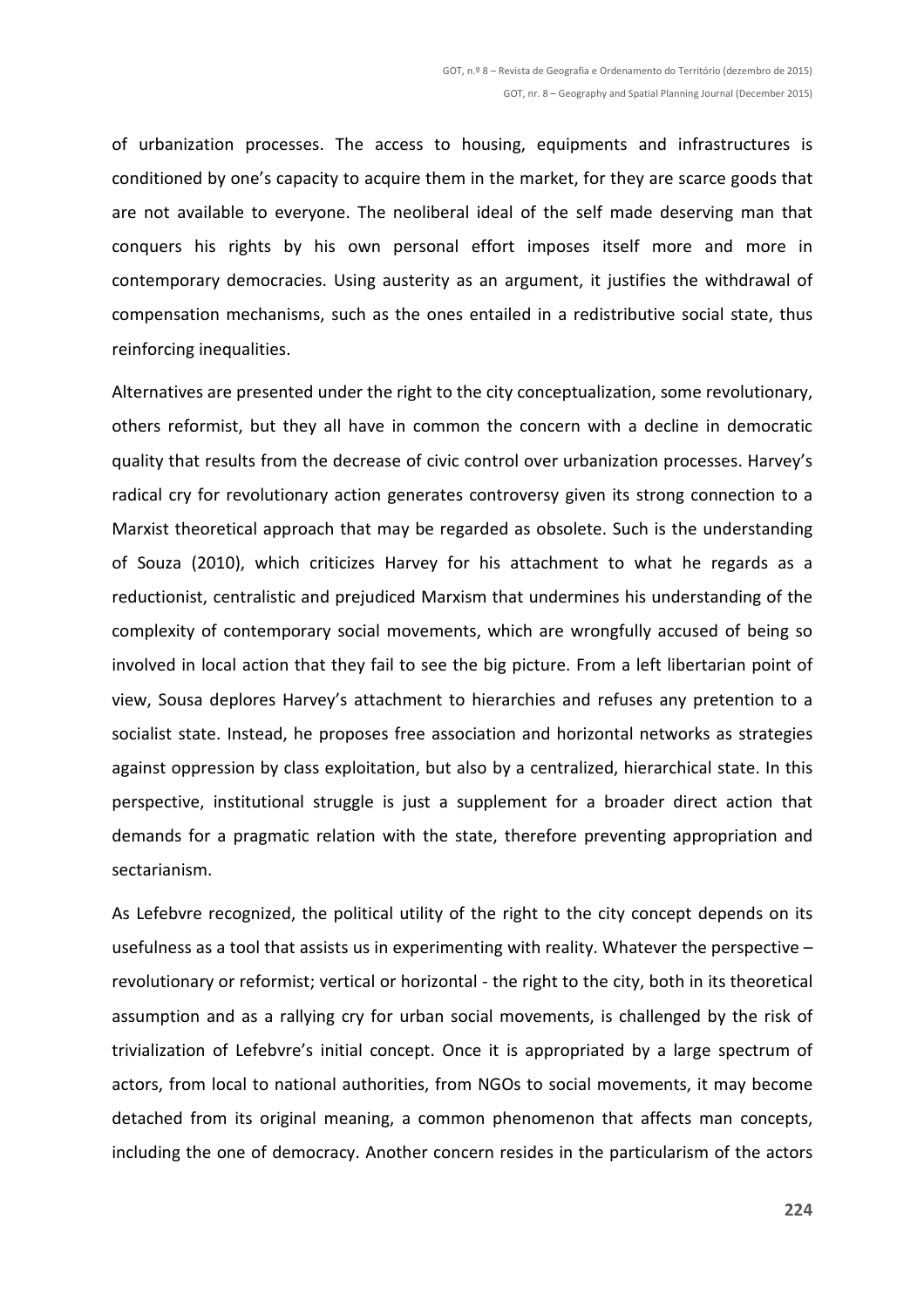who mobilize for this right. One of the main challenges to the right to the city is the extent to which social actors can move beyond their own interests and embrace a common global struggle that can effectively produce a better democracy for all. Finally, there remains a risk of cooptation by actors who intent to «domesticate» the concept, thus neutralizing its transformative potential. As «The Leopard» well taught us, sometimes «something has to change, so that everything remains the same».

But the challenges to the right to the city are yet not exhausted. Another fundamental aspect to consider is the applicability of the concept to different geographies, for concepts drafted in the western academia naturally reflect a very specific understanding of reality that emerges in emblematic contexts, which cannot be simply extrapolated to other scenarios without considering particular causal relations. Paris and Chicago are not Cairo or Mumbai, so to which point a conceptual framework drafted considering one can be applied to the other is a pertinent matter to bear in mind.

Ananya Roy (2009) challenges researchers to rethink their list of big cities and to look beyond generalist and prejudiced assumptions of third world underdeveloped urban realities that must be regulated and corrected under the framework of the western ideal model. She boldly suggests dislocating the western centre of theoretical production to the global south in order to generate alternative analytical readings and thus overcome current epistemological limits. Concepts are geographically grounded and may be more or less susceptible to generalization, but opening up the geographies in which they are produced enriches the theoretical universe available to any researcher in search of the most adequate conceptual tools.

Cities like Lisbon, Oporto or Setubal, who are in the periphery of the centre, face the risk of remaining virtually unnoticed unless they also reclaim their analytical territory, thus becoming active contributors to knowledge production on the metropolis. Portugal provides an interesting case study. It inaugurated the third wave of democratic transitions with a revolutionary transition to democracy in the mid seventies, which was followed by an intense migratory flow from the former colonies. Prior to that, from the mid twentieth century, people from all over the countryside had been moving to the main city areas in search for work opportunities in the industrial sector. Unable to access the housing market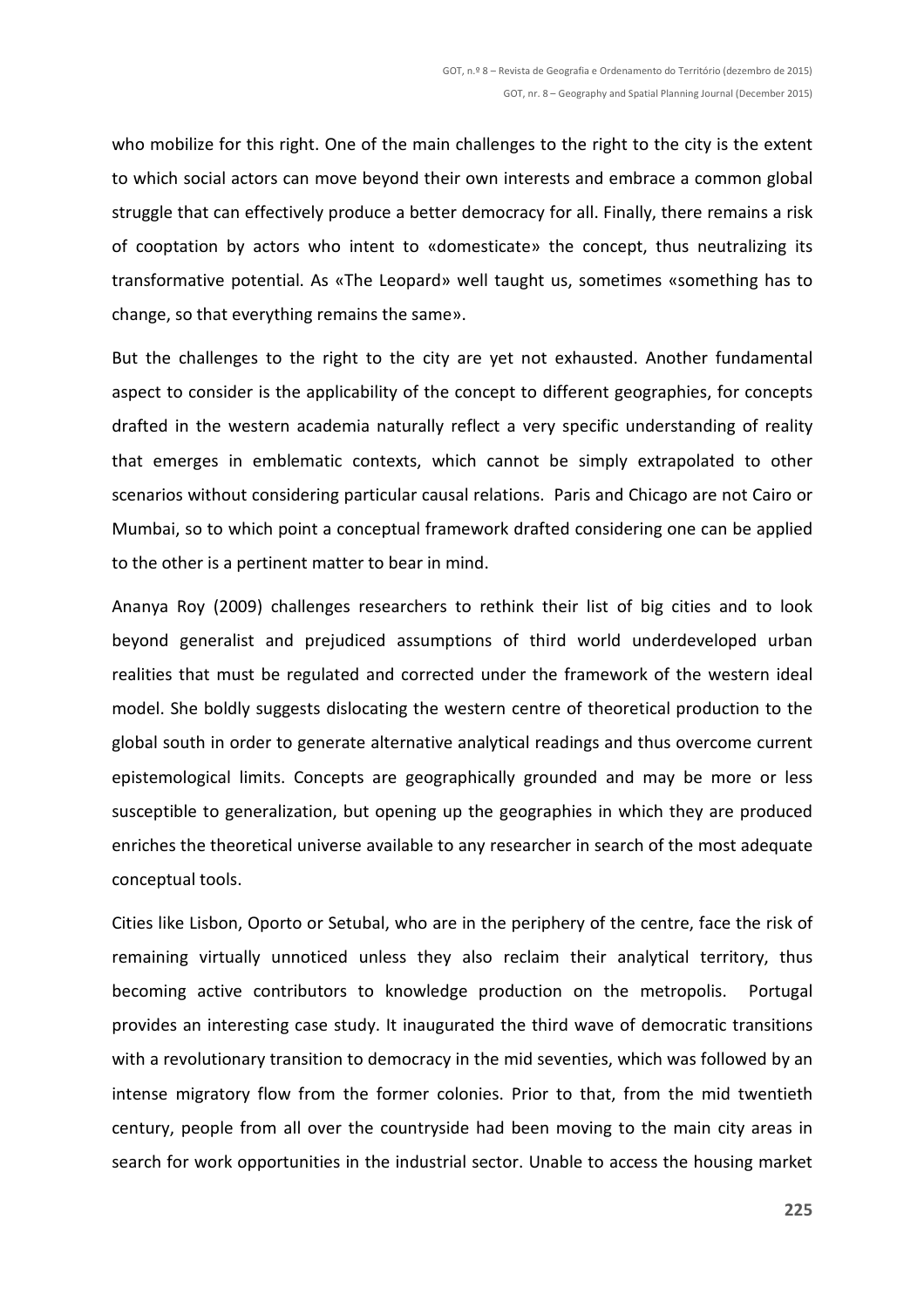with their meagre wages, they resorted to numerous shanty towns to which the authorities turned a blind eye. When the April 1974 revolution arose, about 25% of the population living in continental Portugal resided in homes deprived of any criteria of privacy, safety and comfort. In about two and a half million households, 67% had no toilet facilities, 60% were not served by the sewerage system, 53% had no electricity and 52% had no water supply. The housing shortage was estimated at about 600 000 households (Bandeirinha, 2007: 68).

All these fluxes of people and housing shortages had to be managed and accommodated. During the revolutionary period intense popular movements arose around the right to housing and innovative responses emerged, such as the Ambulatory Local Service (SAAL), which comprised an intense participatory approach. These experiences provide interesting case studies and can certainly raise pertinent concerns and contribute to the theoretical debate around the right to the city, which remains a useful concept to analyze capitalist urbanization as long as the concerns identified are properly considered and adjusted to the national reality. More ambitiously, it can constitute a starting point from which new concepts, practices and ideas can be forget and generalized, so that scholars and practitioners in other geographies may profit from the Portuguese experience.

## **6. References**

ATTOH, Kafui. *What kind of right is the right to the city?* Progress in Human Geography. Sage. 2011. pp.669- 685.

BANDEIRINHA, José António. *O Processo SAAL e a arquitectura no 25 de Abril de 1974*. Coimbra: Imprensa da Universidade. 2007. 978-972-8704-76-6.

DAHL, Robert. *Polyarchy – participation and opposition.* Yale: Yale University Press, 1973.

HARVEY, David. *Rebel Cities – from the right to the city to the urban revolution*. Londres – Nova Iorque: Verso, 2012. 978-1-84467-882-2.

LEFEBVRE, Henry. *Le Droit à la Ville.* Paris: Anthropos Economica, 2009. 978-2-7178-5708-5.

LIJPHART, Arend. *Smposium Measuring Democracy*. Vol.48. Springer, 2011. pp. 17-18.

MARCUSE, Peter. *Reading the right to the city*. City: analysis of urban trends, culture, theory, policy, action. vol. 18(1). Londres: Routledge, 2014. pp. 4-9.

RINGEN, Stein. *The Measurement of Democracy – towards a new paradigm.* Simposium Measuring Democracy. Vol.48. Springer, 2011. pp. 12-16.

ROY, Ananya. *The 21st Century Metropolis: new geographies of theory.* Regional Studies. 43:6. pp-819-830.